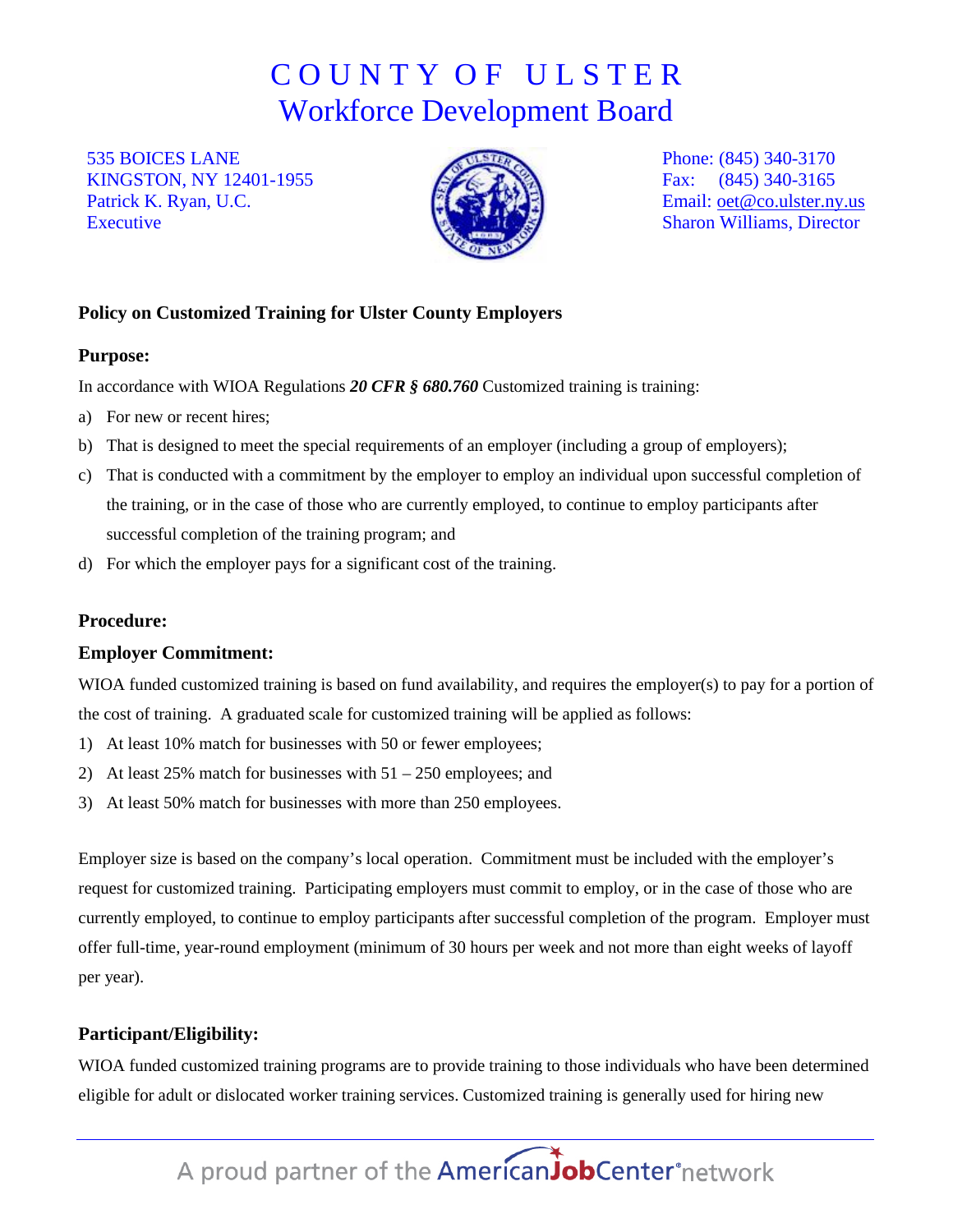### C O U N T Y O F U L S T E R Workforce Development Board

535 BOICES LANE KINGSTON, NY 12401-1955 Patrick K. Ryan, U.C. **Executive** 



Phone: (845) 340-3170 Fax: (845) 340-3165 Email: [oet@co.ulster.ny.us](mailto:oet@co.ulster.ny.us) Sharon Williams, Director

employees and not for retraining existing employees and is generally classroom based and often provided by a third party for the employer.

- Training for an individual who is currently employed may be provided when the employee is not earning a self-sufficient wage, as determined by the WDB, and the training relates to the introduction of new technologies, introduction of new production or service procedures, upgrade to new jobs that require additional skills, workplace literacy, or other appropriate training approved by the WDB Director. Wage information must be gathered and kept in the individual's file prior to start of training.
- The individual's IEP (Individual Employment Plan) must justify placing the worker in a customized training contract.

#### **Pre-Award Review:**

All businesses seeking to receive funding must complete a Pre-Award Review and a Responsibility Questionnaire to be evaluated as a responsible training provider. A review will include New York Department of State's Division of Corporations, Federal OSHA records, and NYSDOL records.

#### **Customized Training Agreement:**

A Customized Training agreement must be executed prior to the commencement of training. Customized training agreements must include policies, procedures, definitions as required by State Policies; requirements for selection of participants, job descriptions; and training outlines justifying the length of training. Participant wages must be specified in the contract, and the contract must provide for an increase in wages. It must be specified in the contract that the participating employer is committed to employ, or in the case of those who are currently employed, to continue to employ participants after successful completion of the program. If the training is not to be provided by in-house staff, the provider must be identified.

The following information must be provided to the Workforce Development Board for customized training funding considerations under WIOA.

- 1. Name and address of requesting organization, business, or agency.
- 2. Contact official, title, and telephone number (include fax number and e-mail address)

# A proud partner of the AmericanJobCenter<sup>\*</sup>network